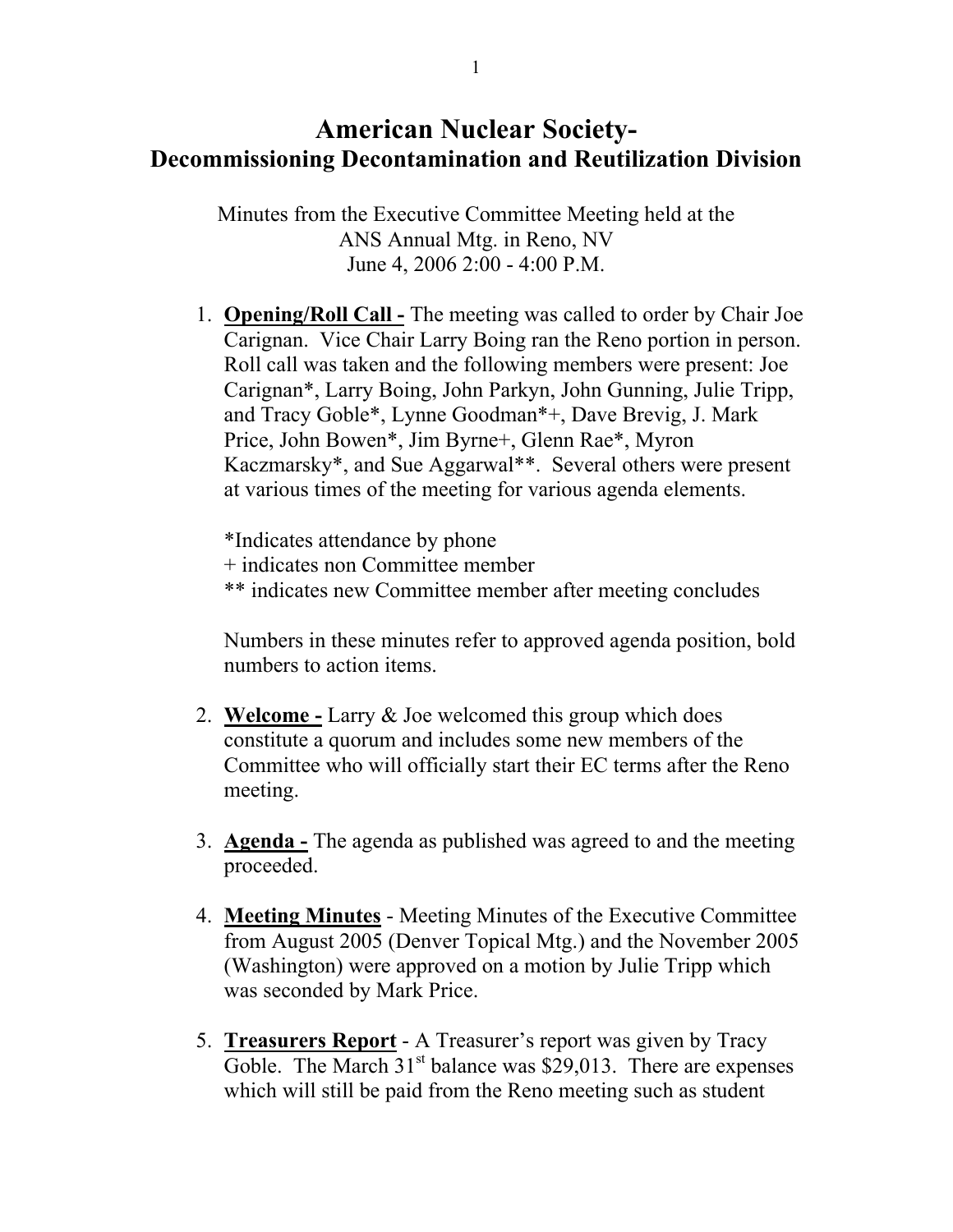travel and the Honors & Awards Chair plaque for out-going Chair Joe Carignan. Tracy also noted that the ANS provides Financial Statement Summaries only in March, September and December.

- 6. Program Committee A report on the Program Committee activities was given by the Program Chair John Bowen. He noted the five sessions were set for the Reno meeting. The Winter meeting in November in Albuquerque needs updates and a July 10 or  $11<sup>th</sup>$  call to the program committee will be held to accomplish this. The 2007 summer meeting in Boston will have only two sessions as the primary focus for 2007 will be the DDR2007 topical meeting Jim Byrne is working on to be held in Chattanooga. The 2007 winter meeting will also have only two sessions due again to the topical meeting which will be held in September 2007. We will consider moving the summer 2007 Executive Committee meeting to the Topical meeting in Chattanooga in September. The split of revenue between our Division and FCWM for the 2007 Topical will be the subject of a discussion between Larry Boing and Jim Byrne; they will than report their recommendation to the Executive Committee. (1). (NOTE: Since ESD is also involved now with DDR2007, this may require further discussion with them as well.)
- 7. DDR2007 Topical Conf The status of the 2007 DDR Topical to be held September 16 – 19 was presented by Jim Byrne. He is hosting a short meeting today from 4:00 PM-5:00PM to status/advance planning on folks with an interest on that topic. The Screening Committee and Publications Committee of the ANS will be approached for approval here in Reno. Mary Keenan feels materials are 'all in good shape'. A tour of Oak Ridge facilities in decommissioning is planned for Thursday following technical sessions held Monday through Wednesday.
- 13. 2007 ANS Student Conference Oregon State University ANS Student Chapter students made a presentation on the Student Conference they are hosting in 2007. Tom Elliot, Sonal Joshi and Konrad Kulesza outlined the importance of the conference to the industry and asked for support. The conference will be held March 29 – 31, 2007 in Corvallis, OR. Help is needed with Judges for technical sessions, workshops and of course financial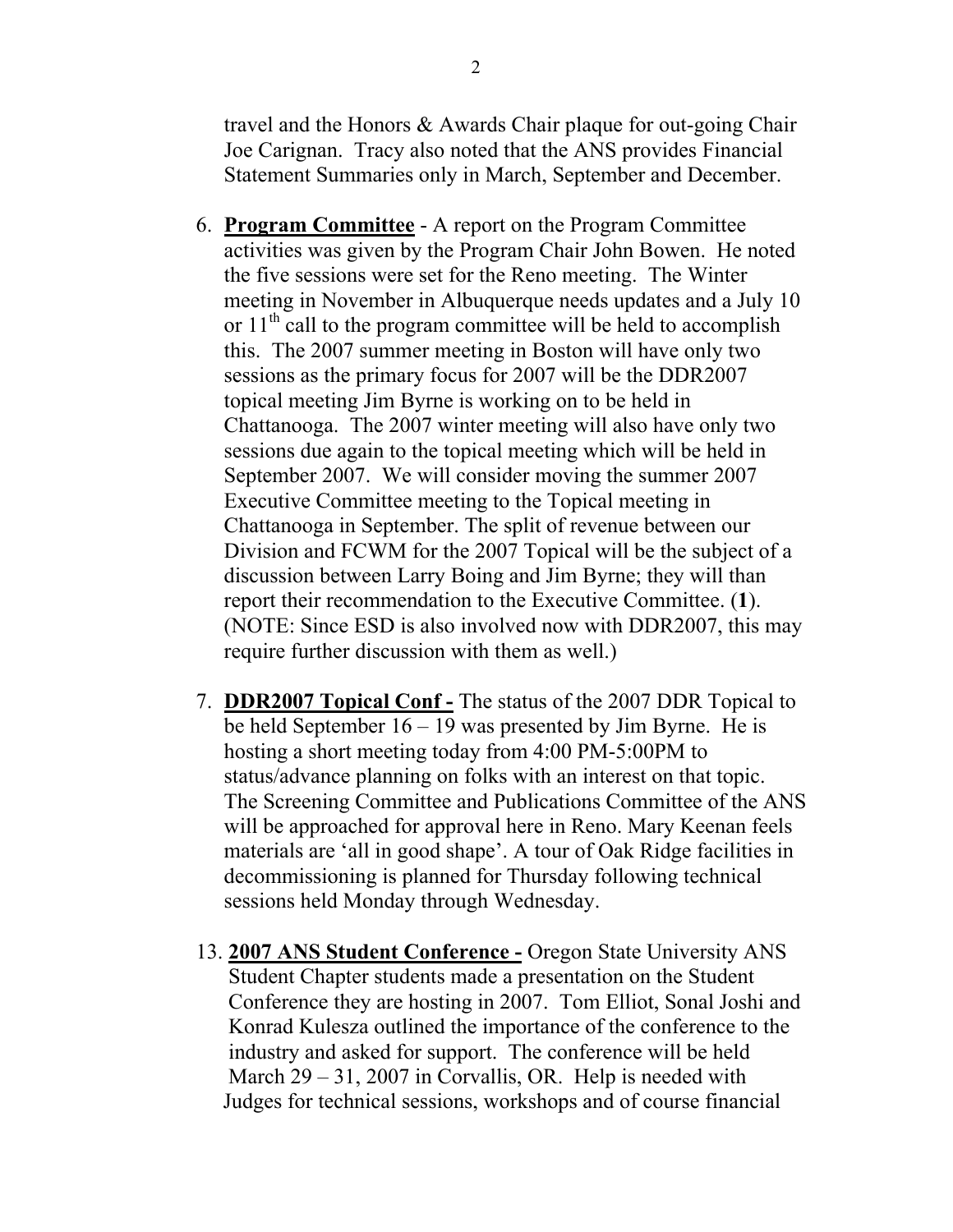support. A motion was made by John Parkyn and seconded by Julie Tripp to place a \_-page ad in the Student Conference Program at the price of \$500 funded from the DDR Division budget. This is in compliance with our budget to support the student conference which includes \$750 to support the student conference. The motion carried with all voting aye. Sue Aggarwal will prepare a draft of the ad and present it to the Exec. Comm. via e-mail by the end of June (2)

- 8. A briefing was given by Mark Price and John Gunning of significant news items from: the Professional Divisions workshop held Saturday evening and the ANS President's meeting with the Div Chairs held Sunday morning.
	- The divisions By-laws & Rules are to be revised to the new revised ANS format by the November meeting.
	- We will be receiving \$2 per Division member under the new dues plan.
	- There will be an update to the ANS Website with a Professional Divisions tab being added.
	- A metrics update is underway (it was noted that DDR had a "yellow" finding having lost more than 2% of its membership this last year.)
	- The new "Young Members Group" has been very well received.
- 9. The Chair/Vice Chair report was presented.

Chairs for the following Committees were appointed:

Scholarship – Sue Aggarwal Standards – Lawrence Zull Honors & Awards – Sue Aggarwal

There are several other slots that we need to have filled yet and we would look for those to be supported by some of the new on-coming EC members.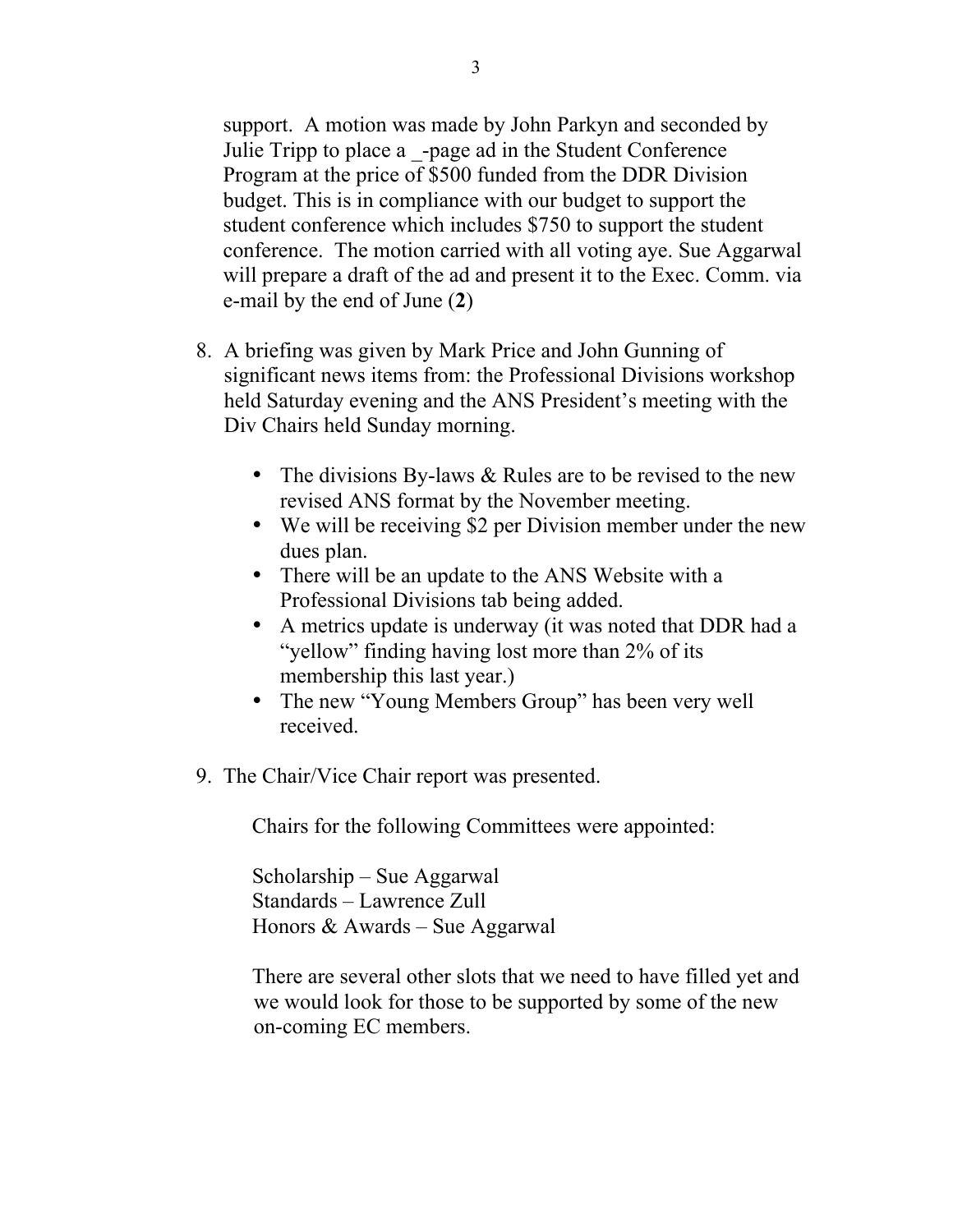It was noted that some Committees are below the minimum number of members. Some Division members did volunteer in surveys.

Division membership was the subject of an extensive discussion. It has been a 3 or 4 year "thorn" in the side of the Division as existing decommissioning projects are being completed and the existing plants are not starting decommissioning, but looking at life extension. Government projects in decommissioning have been a source of division membership; however, some are being completed and some of the remaining is finding tighter budgets than in the past. The international community (especially England) was mentioned as a source of potential members. Ideas included approaching the new plant construction committee (Mark Price (3)) and a booth at the Waste Management Conference.

Nancy Zacha's request for support for *Radwaste Solutions* was discussed and \$1000 for 50 6-month subscriptions for new members was approved on a motion by Glen Rae seconded by Julie Tripp. If the number of new members is inadequate to utilize the full \$1000, the amount will still be paid. All supported the motion and the work Nancy does with the publication.

The luncheon with the FCWM division was discussed. The Division luncheons are more expensive because they go through the ANS. John Parkyn will be the speaker for this year's event. Future luncheons will look to be shifted from a luncheon format to a mixer format in a more informal setting. ACTION is assigned to Larry and Carl Mazzola to coordinate the first of these for Albuquerque meeting.

The ANS Speakers Bureau needs support and a call for volunteers has been sent out by Larry Boing. DDR members should get registered with the Speakers Bureau by contacting ANS-HQ and talking to the contact there and requesting to be added as a DDR subject matter contact.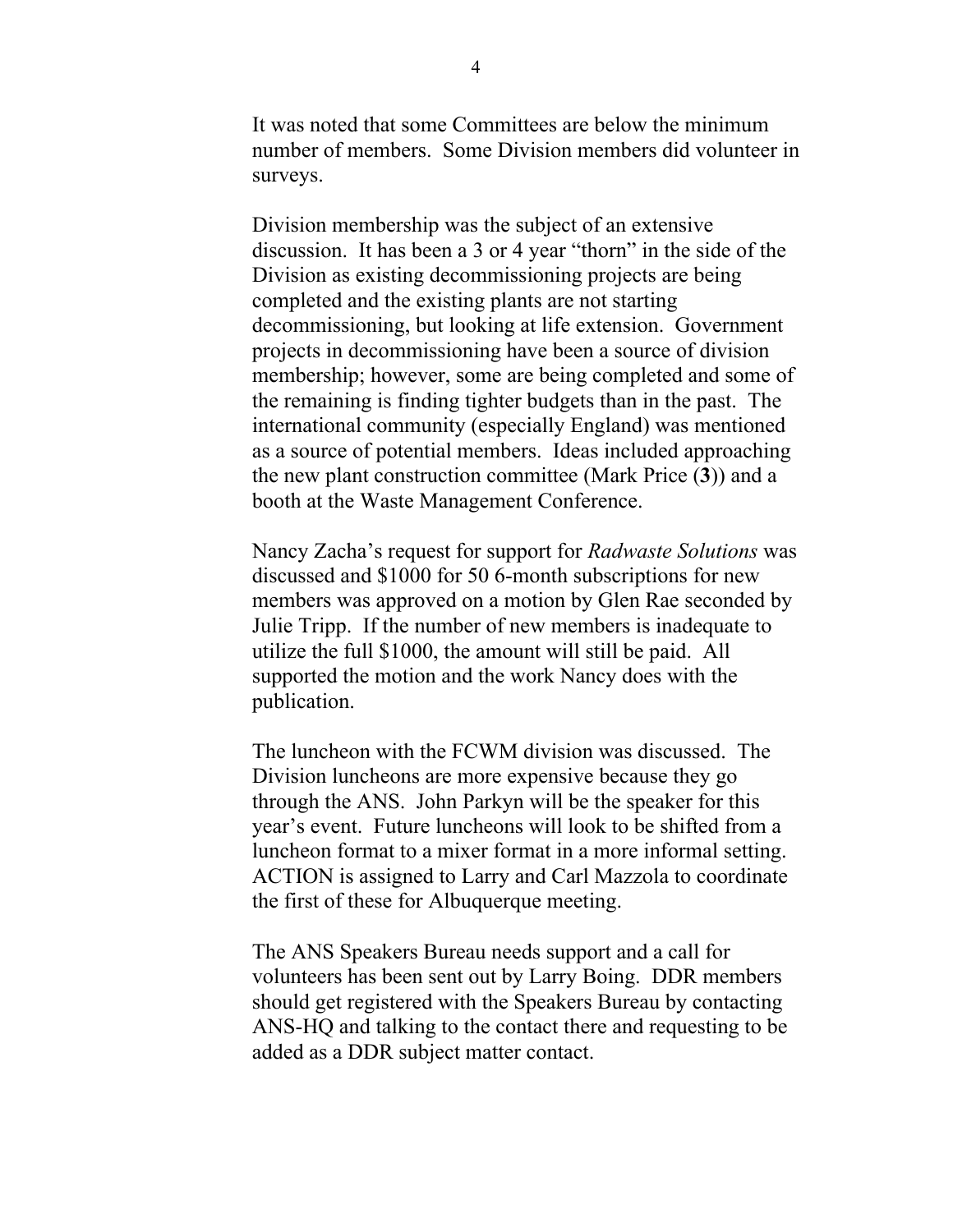10. Big Rock Point requested funding towards a site commemorative plaque which was discussed in great detail. ANS had declined to support the request and Tracy Goble made the presentation and request to the DDR Division to see if there was any interest in our supporting this effort. A very extensive discussion concluded in a motion by Joe Carignan seconded by Myron Kaczmarsky that the Division contributes \$500. A roll call vote was held with six in the affirmative (Parkyn, Tripp, Carignan, Kaczmarsky, Rae and Bowen) and three voting in the negative (Price, Brevig and Boing). The motion carried.

## 11.Other Committee Reports -

*Scholarship* - No formal report.

*Honors & Awards* - No formal report.

*Website -* A report by John Gunning outlined his plans to continue website updates and maintain as current a news base as possible.

*Newsletter* - A first newsletter under new editor John Millacci has been issued. It is planned for future editions to look at some new features for the newsletter.

*Nominating -* No activity at this point. Joe will be Chair and have slate ready by the November meeting.

*Standards -* Carl Mazzola will be taking on the role as Chair of the ANS Standards Committee. Sue Aggarwal will be assuming this new role as Chair of this committee – she was elected to the EC and will be starting her term after the Reno meeting.

*Membership* - The membership issues were already discussed in earlier agenda items.

*Goals & Planning-* Larry Boing and John Parkyn will have the lead to review and update our Division goals and planning documents.